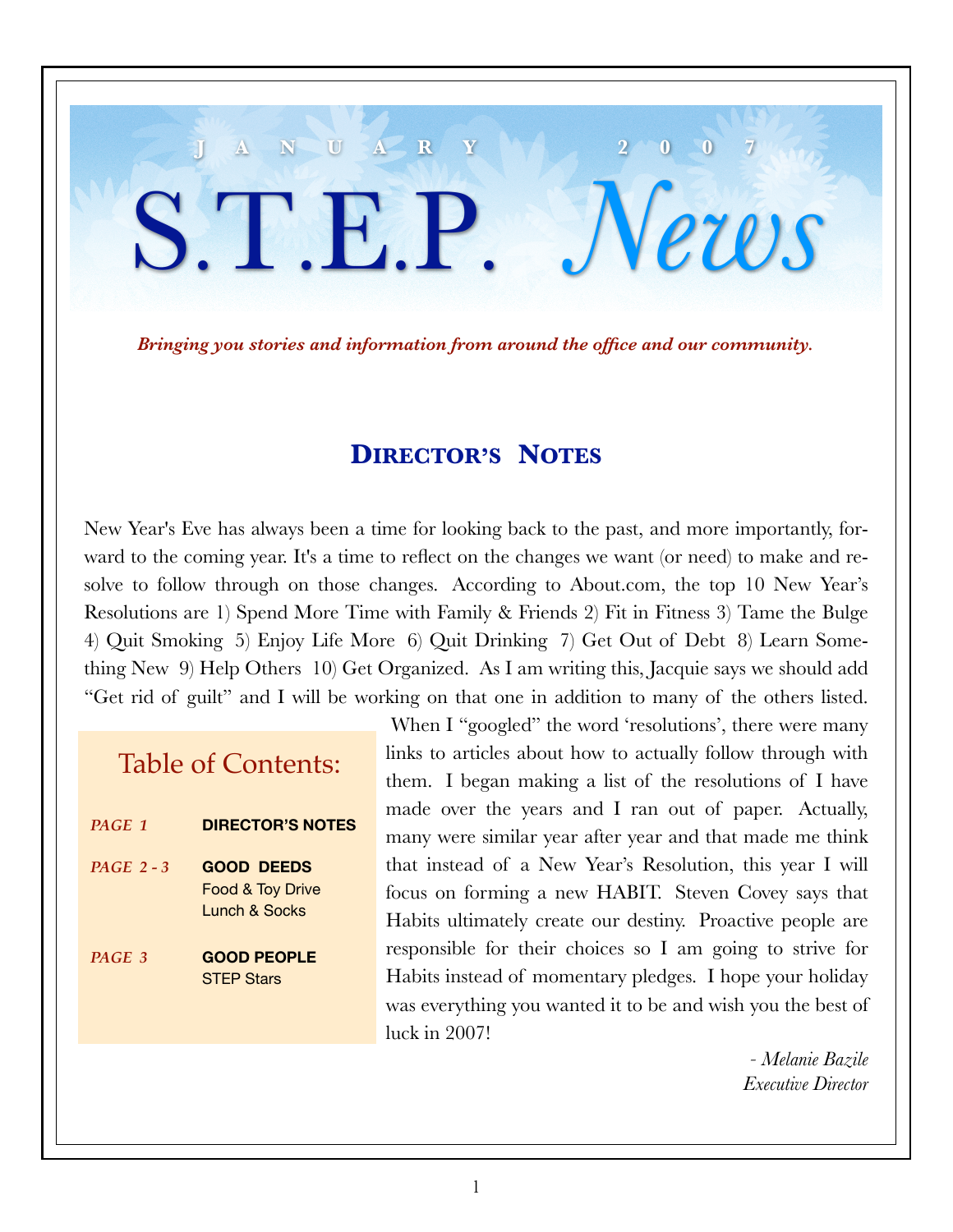# *GOOD DEEDS & GOOD PEOPLE*

### **Toy & Food Drive** Michelle B. Armstrong

The entire ILS team would like to thank everyone for their generous donations this year to our annual Toy & Food Drive! As a result of your generosity and support we were able to provide holiday food boxes to those clients most in need this season, as well as bring smiles and elicit screams of excitement from the kids of our Parenting program. This perhaps was the most exciting part of all. A heartfelt thanks to each of you who took the time to read our kid's "Dear Santa" letters and purchase them the gifts they requested. These acts of kindness are yet another testimony to the amazing sense of community and "second family" we, as an agency, have created for the kids in our Parenting Program and the impact of your generosity will no doubt be felt for years to come- thank you!

This month the entire ILS team will be going on their annual retreat in the foothills to review the unit progress of the 2006 year; strengthen team unity and establish the new unit goals and objectives for the 2007 year. A special "Thank You" to our team member, **Mike Kelley**, for providing us with the facility for this year's retreat in the beautiful Soda Springs area- we are incredibly grateful!

We would once again like to take this moment to recognize both **Stephanie Tate** and **Katrina Parham**, who were both recognized as "Instructors of the Year" at this year's annual S.T.E.P. Holiday party. Both of these ladies have gone "above and beyond" in providing ILS services to the clients they serve ; maintaining a standard of professionalism through challenging situations and exceeding the set standards and expectations of their positions- congratulations ladies!

### **Lunch & Socks**

### J. A. de la Concepcion

Early in the holiday season I had already told myself that I would discontinue the Lunch & Socks program this year. I was feeling tired and selfish. For once I wanted to have a completely decadent Christmas day by lounging around in my pajamas and eating Chinese food and chocolates. I wanted to have a nice fire and watch movies all day and not leave my house, nor do good deeds for others.

But as Thanksgiving passed and the winter holidays approached, several individuals asked me when I would start collecting for Lunch & Socks. I couldn't bring myself to tell them, "Oh, that silly thing? Please, I'm collecting Christmas present on Christmas day and laying on the couch. And that's that!"

So I forced a smile and said, "Oh yes. I'll be collecting donations very soon. Thanks for asking!" Darn! Did I just commit to doing good deeds after promising myself a totally selfish Christmas? Bah, humbug!

But truth be told, I was glad that I was gently encouraged by the voices of **Claudia Loveless, Sandy Jones, and Anna Shands**. Without their inquiries I wouldn't have been able to participate in "random acts of loving kindness", a characteristic that is deeply buried in human nature.

With this year's Lunch and Socks, I was able to collect a total of \$230. With the donations, my partner and I made fifty bags filled with: a 16 oz. container of raviolis and vegetables, a 12 oz. bottle of pure orange juice, a breakfast bar, a bologna and cheese sandwich, and two pairs of brand new, white, athletic socks.

On Christmas day we loaded up our truck and drove through the downtown area during the late morning. We were able to give all fifty bags away to members of the homeless community. We met two families on C Street, close to the levy, with one family living in a tent. We gave them several bags and they wished us a Merry Christmas. There was another man who set up his area at the end of a park, up against a backstop. He was asleep on the ground and so I just place two bags close to him so that I wouldn't disturb him.

Then there was a lady who was lying on the ground in a walkway to a dental office off of K Street. I approached her with two bags and she looked at me and immediately greeted me with a smile. "Good morning. Merry Christmas!" she said. I gave her her bags and she wished me well. I told myself that she remembered me from the last three years that I've given her lunch and socks, even though maybe she didn't. There were several people who were so excited to receive brand new socks that all they could say was, "New socks! New socks!" And also memorable was a group of young men who yelled, "RAVIOLIS!" when they opened their food container.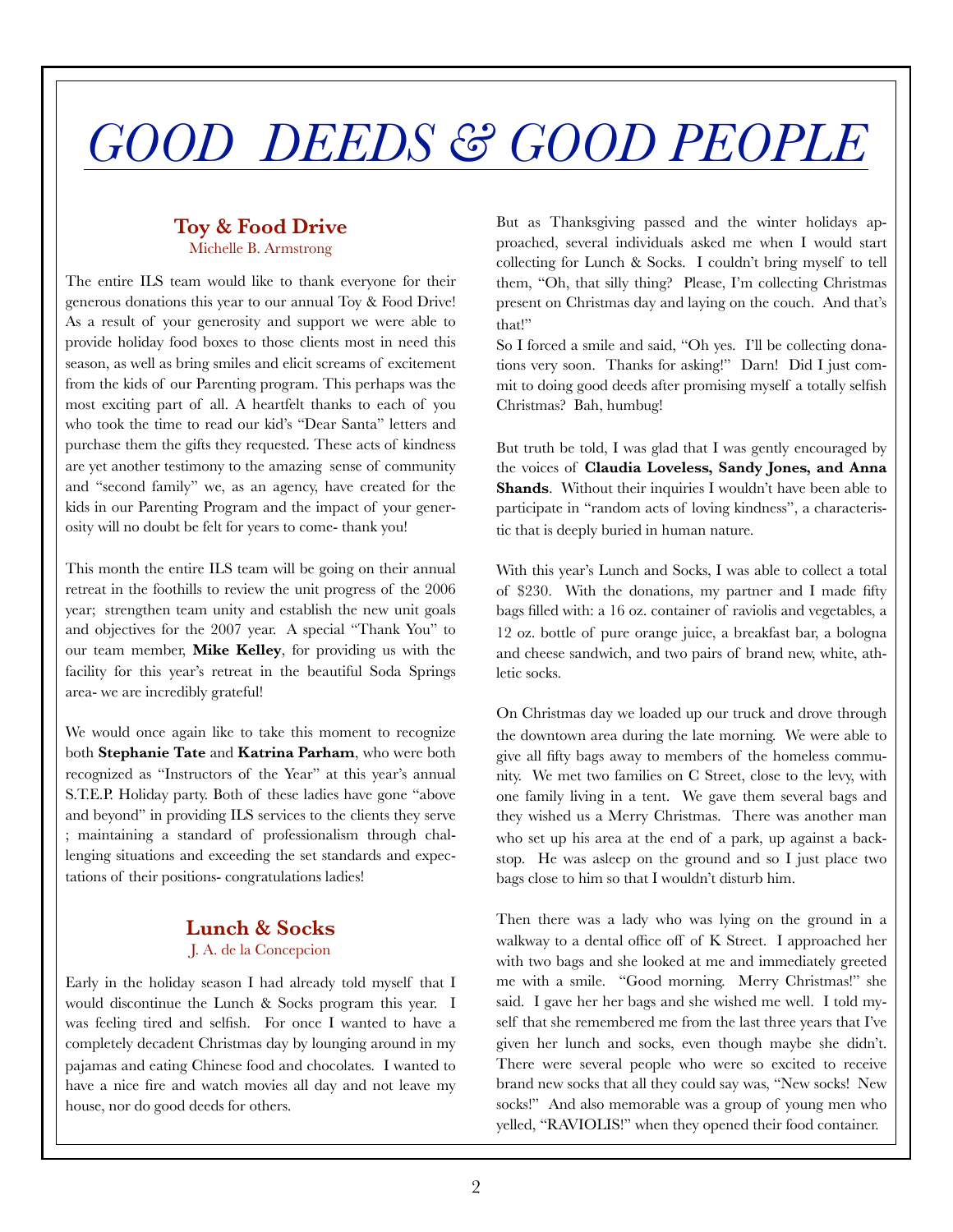The one thing that surprised me this year was the amount of young people who were out on the streets. Like the young man I found sitting in a parking lot with his garbage bag full of things. He was incredibly thin and looked lost. I offered him two bags and he seemed confused. I said, "Here you go" and I placed two bags next to him. He never broke eye contact with me but I turned around and said nothing else. Perhaps I could have stayed a bit longer and talked with him. Maybe next year.

Moments like these always humble me and help me remember that my life is really good. No matter how frustrating or mundane my life may seem, the truth is that I can create the goodness in my life by changing my perception. I simply need gentle reminders like the ones from Claudia, Sandy, and Anna to recognize my goodness and the goodness I can share with others.

Thank you all for making LUNCH & SOCKS possible!

# *\* STEP Stars \**

#### *Jude would like to THANK all who participated in Lunch & Socks:*

Melanie Bazile Mike Martin Heather Campbel Jaime Young Diane Benton Claudia Loveless Sheryl Jones Megan Drown *Donations ranged from \$1 - \$150. Thank you all!!!*

### *Melanie Bazil would like to give a special thanks to the following individuals:*

Thank You David LaRue for your incredible service throughout the year to our consumers in the Eureka area. A shining example of how you really focus on consumer need is how you left the STEP Christmas Party to run out to support a consumer. You are amazing and we really appreciate your dedication!

Thank You Shahida Shabbir for the way you supported Atif and the staff recently during a traumatic situation.

Patti Dixon- thanks for the work you do behind the scenes to help STEP deliver an impressive benefits package. I thin there are few people who truly understand the magnitude of your job and how much your efforts impact the whole of STEP. Thank You!

Jacquie Dillard-Foss- Thanks for taking care of the employees at STEP. You have an incredible gift for balancing the needs of staff and consumers and I am very proud to say I work for STEP.

#### *The ILS Department would like to give a special thanks to the following individuals:*

The entire ILS team who assisted their clients with arranging for transportation to and from this year's STEP Holiday Party! Thank you for taking the time and effort to ensure your clients were able to safely attend this annual event!

Stephanie- thanks for all your assistance with helping Karla apply for citizenship.

Mike M.- thanks for recently taking Brent onto your caseload, as well as providing advocacy and support to Rick in his recent team meeting!

Doug- thanks for all your help in assisting Jason with finding and hiring new staff!

Melani- thanks for recently taking on both Kimbo and Kimberly and providing them with needed assistance during this challenging time!

Shelly- thanks for the ongoing support you provide to both Kim B. and Romilda, especially over the last several weeks!

William- thanks for assisting both Jaime and Tim with their recent move to Roseville!

Patti D.- thanks so much for accommodating our staff in Yuba City by traveling there to provide them with the needed benefits information and ensuring that they receive the ongoing support of the HR department. We greatly appreciate this!